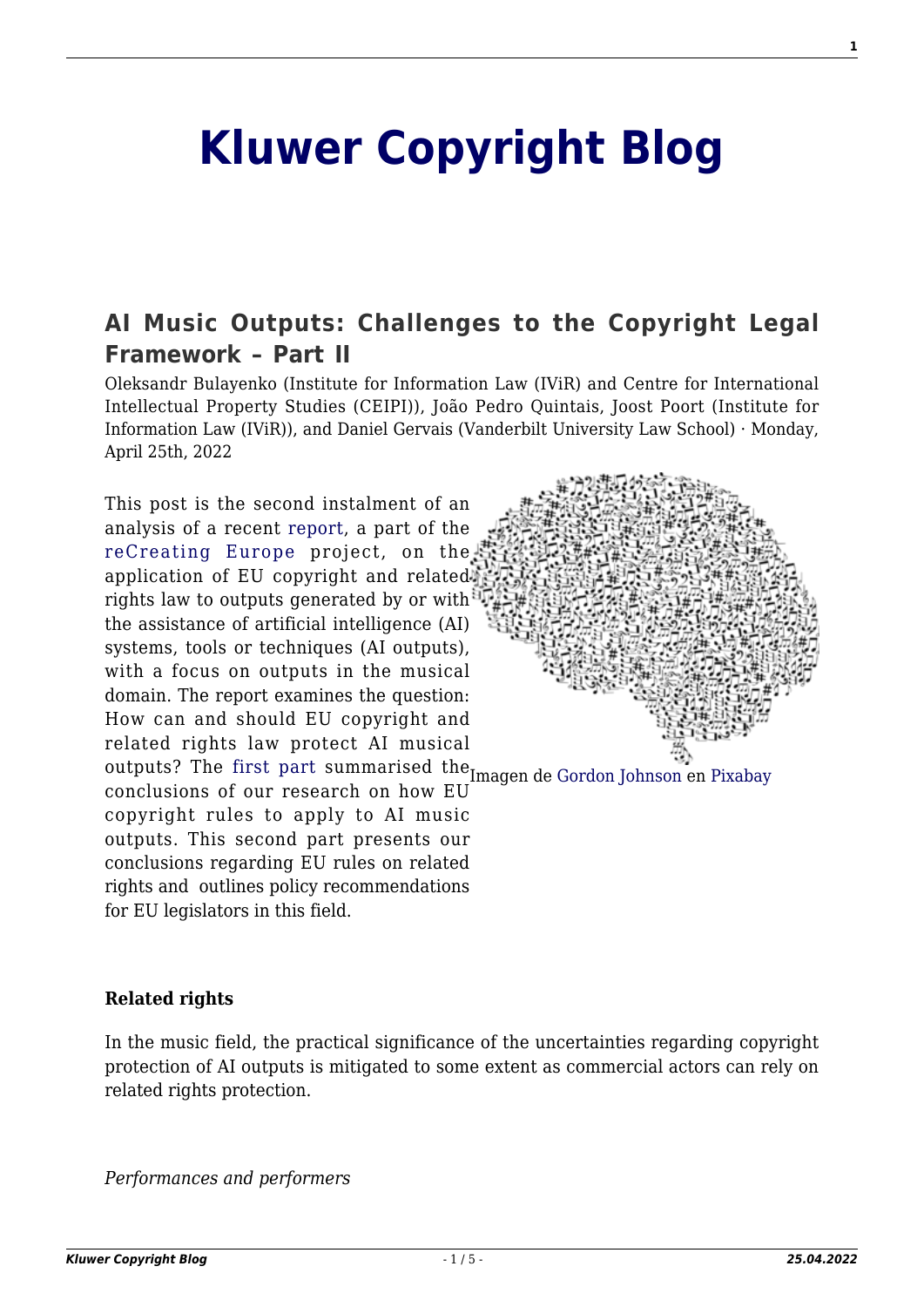The relationship between works and performances is a conventional minimum for granting related rights to performers. As EU law does not make protection of performances conditional on the performance of works, Member States are free to grant related rights for the performance of subject matter that is not protected by copyright. There is no uniform approach among the Member States to this question. Presently, the performance of non-copyright protected AI-generated outputs is protected in some Member States but not in others.

*Performance by the Philharmonic Orchestra of Luxembourg of a musical piece by AIVA ([video\)](https://www.youtube.com/watch?v=H6Z2n7BhMPY)*

Artistic performance is commonly a technologically neutral act. While performers are free to choose any means, performance requires some active involvement on the side of the artist to be granted related rights protection. A mere act of activating AIenabled speech or sound generation (e.g., by pushing the button "generate") without any further action is not a performance in a sense intended by the international treaties. The technological neutrality of related rights protection also means that they are granted to performers using AI systems as tools for enhancing, altering or transforming their performances.

Performers' original improvisation with AI tools and techniques, like with traditional instruments, is protected as a copyright work if it meets the originality requirements and fulfils the condition of fixation, where it is required by national law.

*Phonograms and phonogram producers*

Related rights protection of phonograms is independent of that of copyright or performances. As such, phonogram producers benefit from legal protection regardless of whether the underlying sound was created by a human or AI-generated. There is no threshold for protection other than that for the subject matter to qualify as a phonogram, i.e., it must be a fixation of sound. The fixation requirement implies that AI-enabled continuous unfixed music generation and streaming projects are not phonograms and hence are not covered by rights awarded to phonogram producers. Our research did not identify significant legal issues with the qualification of recordings of music produced with the aid of AI systems as phonograms or with the corresponding attribution of rights.

*Broadcasts and broadcasters*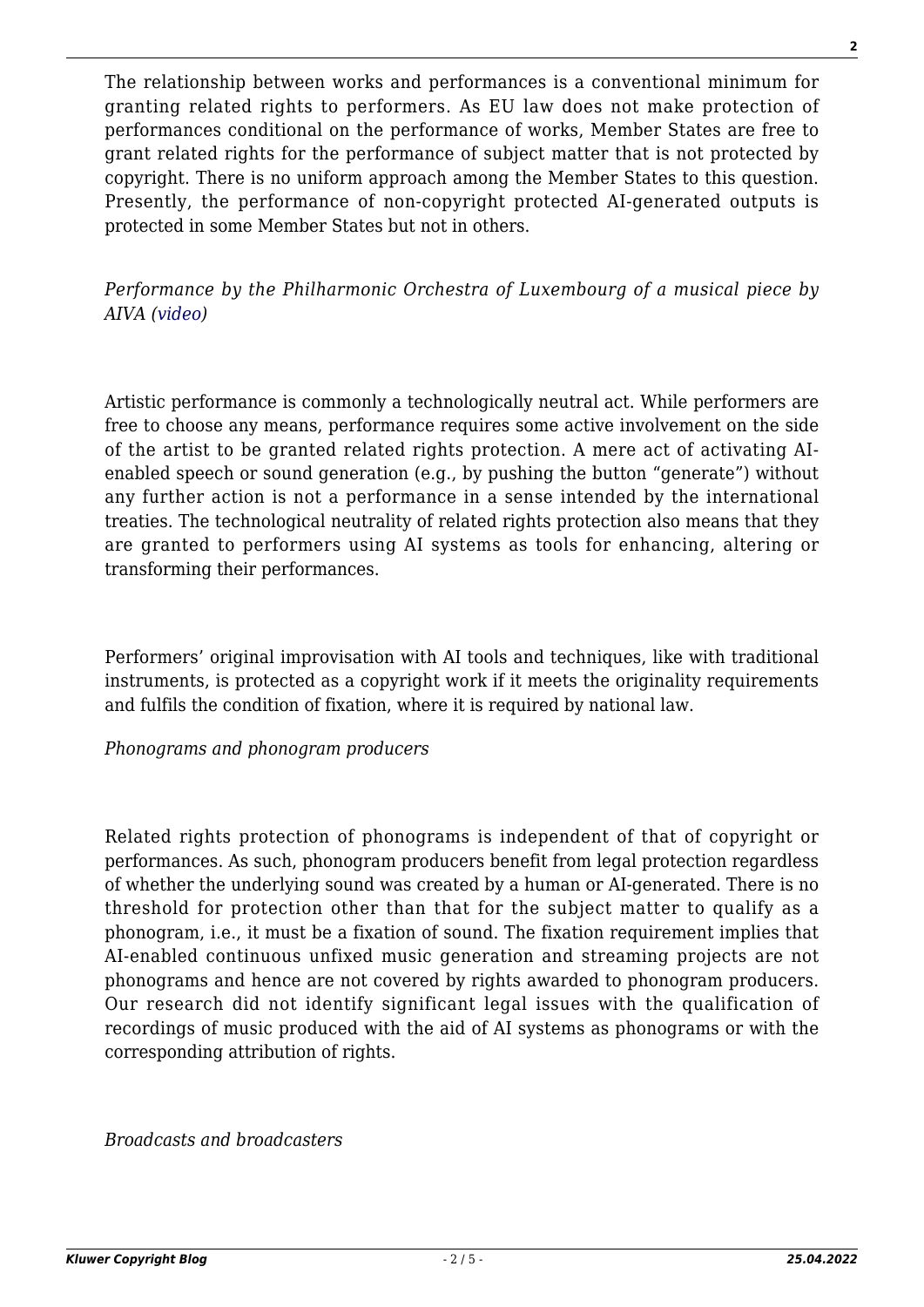Protection of broadcasts is independent of the subsistence of copyright and related rights of performers and phonogram producers to the broadcasted content. The use of AI systems in music production does not seem to have any significant impact on the legal qualification of broadcasts or the protection of broadcasters. In the Member States where broadcasting protection extends to webcasting, such protection could apply to AI-enabled continuous unfixed music generation and streaming projects. For an example of such projects, see "[EōN"](https://jeanmicheljarre.com/eon) of Jean-Michel Jarre and "[Reflection](https://brian-eno.net/reflection/index.html)" of Brian Eno.

As a general remark, the availability of related rights protection for non-copyright protected AI-generated outputs should, from a normative and policy standpoint, be taken into account when assessing the desirability of proposals for new modes of protection of AI outputs.

## *Computer-generated works*

None of the consulted stakeholders and experts relies on or considers the existing national regimes of computer-generated works to be of particular importance for AI music production. In this regard, economic actors appear to rely on the familiar copyright and related rights protection rather than on the specific regime for computer-generated works. Our research found no evidence that the establishment of any AI music services studied in a particular jurisdiction was motivated by the existence of legal protection for computer-generated works. This finding also suggests that policy proposals for a legislative change based on this legal model should be considered with particular caution.

## **Recommendations**

On the basis of the analysis, out report advances the following recommendations.

There is no clear case for a legislative action at the level of substantive rules in the EU copyright acquis in the short term as regards AI outputs. Existing proposals for new rights and forms of protection for AI outputs generally lack clear and convincing theoretical and economic justification. In most cases, these proposals fail to adequately consider existing protection for AI outputs under copyright law and, where such protection is lacking, under related rights or (in limited cases) specific regimes for protection of computer-generated works. Considering this, we recommend that no new protection regimes for AI outputs are introduced absent clear and compelling evidence that justifies a change to the status quo.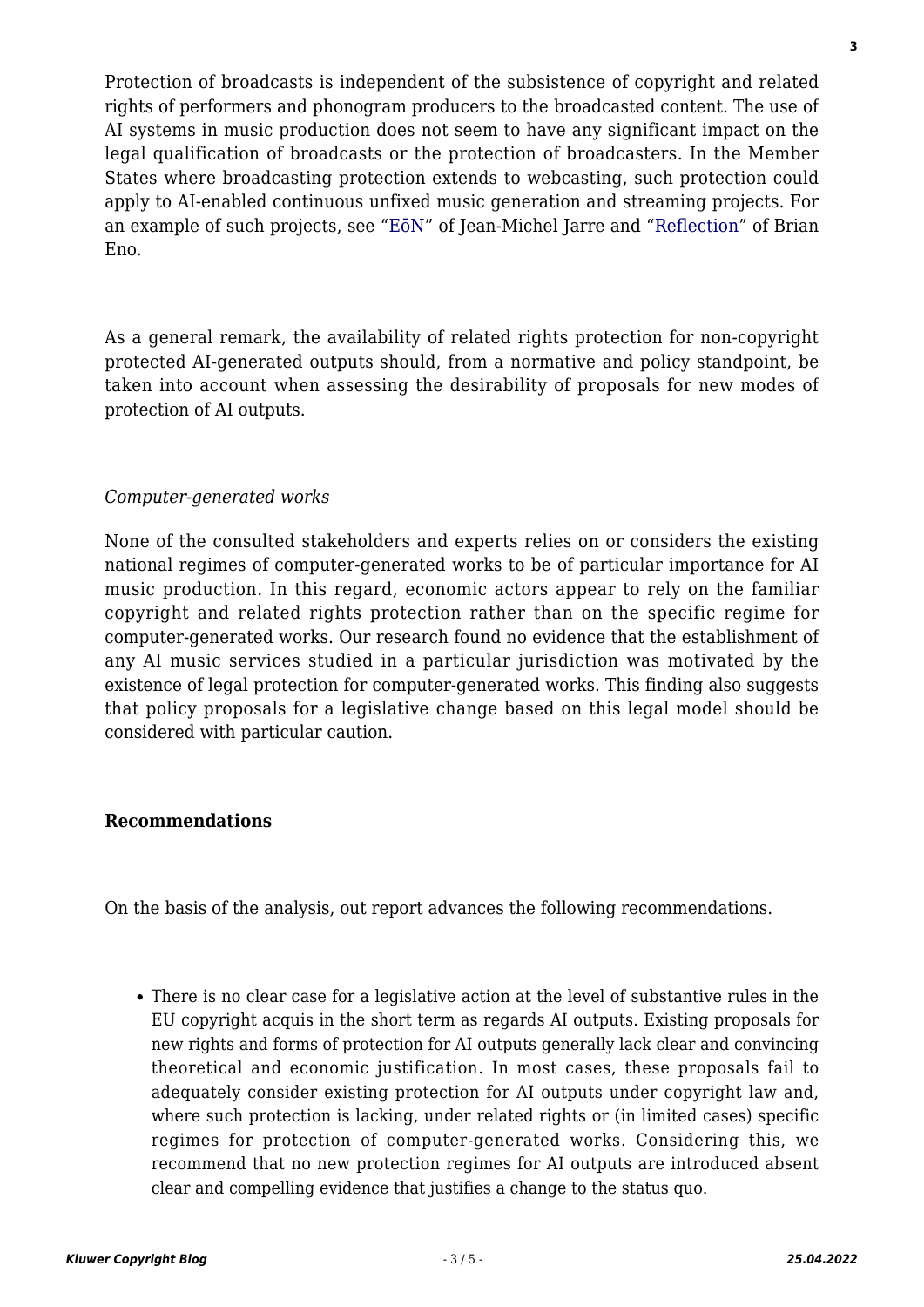- With regard to the protection of performers, given the increasing frequency and scale of performances of AI music outputs, it is recommended in the short term to carry out a mapping analysis of whether and how Member States' laws grant of related rights to performers is conditional on the performance of "works". Taking into account the uncertainties of qualifying AI outputs as "works", it is recommended in the medium term to consider EU harmonisation of the requirement for granting related rights to performers independently from the copyright status of the content performed.
- The flexibility of the requirements for copyright protection and authorship at the EU level provides private parties concerned with some interpretative space. Private actors are experimenting with different contractual arrangements for achieving desired legal certainty and rights attribution. Open disputes between the parties on the subsistence of copyright protection and/or authorship are rare. As such, and absent concrete evidence to the contrary (particularly of economic nature), it is recommended that the development of artistic, business, and contractual practices is closely monitored and subject to further study. Future work in this respect at the international or EU level could include stakeholder dialogues and co-regulatory approaches with a view to identifying and developing best practices and model clauses to guide AI service providers in this area.
- In the medium term, it is recommended to scrutinise the presumption of authorship and ownership in Art. 5 Enforcement Directive. The assessment of this provision should focus on the areas: (i) where a declared absence of authors could spare economic actors from some copyright-related costs (e.g., royalty payments to authors); and (ii) where the declared presence of authors could create copyrightrelated revenues (e.g., based on copyright protection of the AI outputs). Users of AI systems should retain the right to claim authorship over AI outputs that qualify as works as a result of their contribution, as well as have recourse to legally effective means to disclaim authorship of AI outputs or parts thereof. Further research should focus on the legal mechanism(s) that could achieve these goals in the context of a revision presumption of authorship and ownership and/or the right to object to false attribution.
- The proposed four-step test for assessing copyright protection of output created with AI as a "work" provides a solid analytical basis for reducing the legal uncertainty in this area and a strong descriptive capacity in EU copyright law for the attribution of copyright protection to human authors. Although further research is needed to develop a corresponding normative argument, we have identified the notion of "human cause" as a promising avenue in that direction. Based on this normative consideration and to address existing uncertainties, it is recommended that